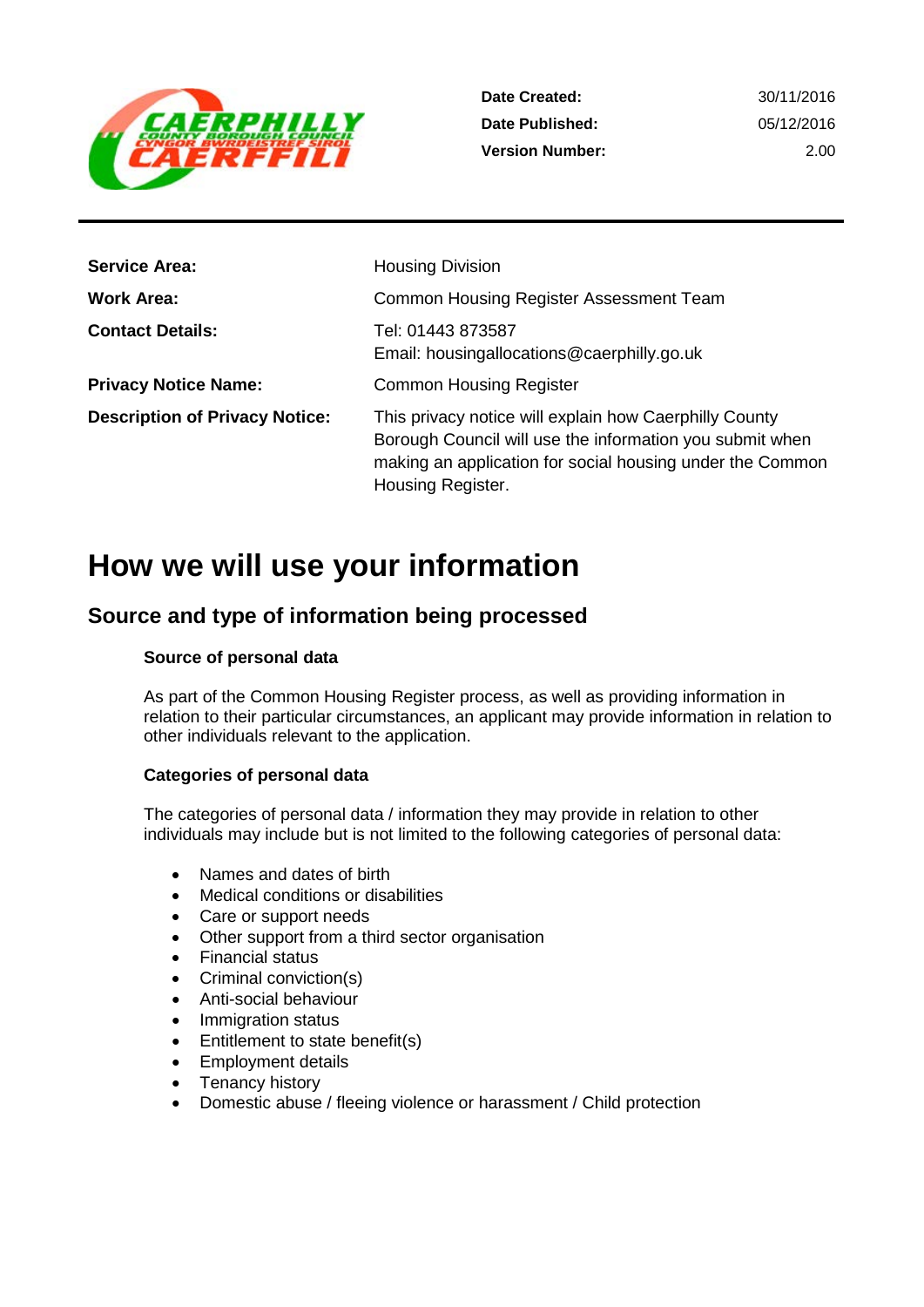## **Purpose and legal basis for using your information**

#### **Purpose of processing**

The information submitted in a Common Housing Register application will be used in order to assess the applicant's eligibility to be admitted onto the Common Housing Register, to determine the level of priority that may be awarded to the application and other associated matters.

The Common Housing Register allows applicants to apply for social housing with Caerphilly County Borough Council and other social housing landlords in the borough with a single application.

#### **Legal basis for processing**

There is a public task requirement to process your information as detailed below:

To enable the Council, as a local housing authority, to exercise its authority vested in it by Part VI of the Housing Act 1996 and for the Council to perform its tasks, carried out in the public interest, to allocate housing accommodation in compliance with both Part VI of the Housing Act 1996 and the Council's allocation scheme made in accordance with Part VI of the Housing Act 1996.

In order for the processing of personal data to be lawful under the General Data Protection Regulations 2016, a valid condition from Article 6 of the Regulations must be identified, which is outlined below:

1e. processing is necessary for the performance of a task carried out in the public interest or in the exercise of official authority vested in the controller;

Data Protection legislation provides extra protection for certain classes of information called 'special personal data' and 'criminal offence data'. If any information falls within the definition of these classes then an additional condition from Article 9 / Article 10 of the Regulations must be identified, as outlined below:

Data Protection Act 2018, Schedule 2, Section 6 (Both an Article 9 and Article 10 Condition)

- (1) This condition is met if the processing—
	- (a) is necessary for a purpose listed in sub-paragraph (2), and
	- (b) is necessary for reasons of substantial public interest.
- (2) Those purposes are—
	- (a) the exercise of a function conferred on a person by an enactment or rule of law;
	- (b) the exercise of a function of the Crown, a Minister of the Crown or a government department.

#### **Who will have access to your information**

#### **Identity of Data Controller and Data Protection Officer**

The Data Controller for your information is Caerphilly County Borough Council. The Data Protection Officer is:

Ms Joanne Jones Corporate Information Governance Manager / Data Protection Officer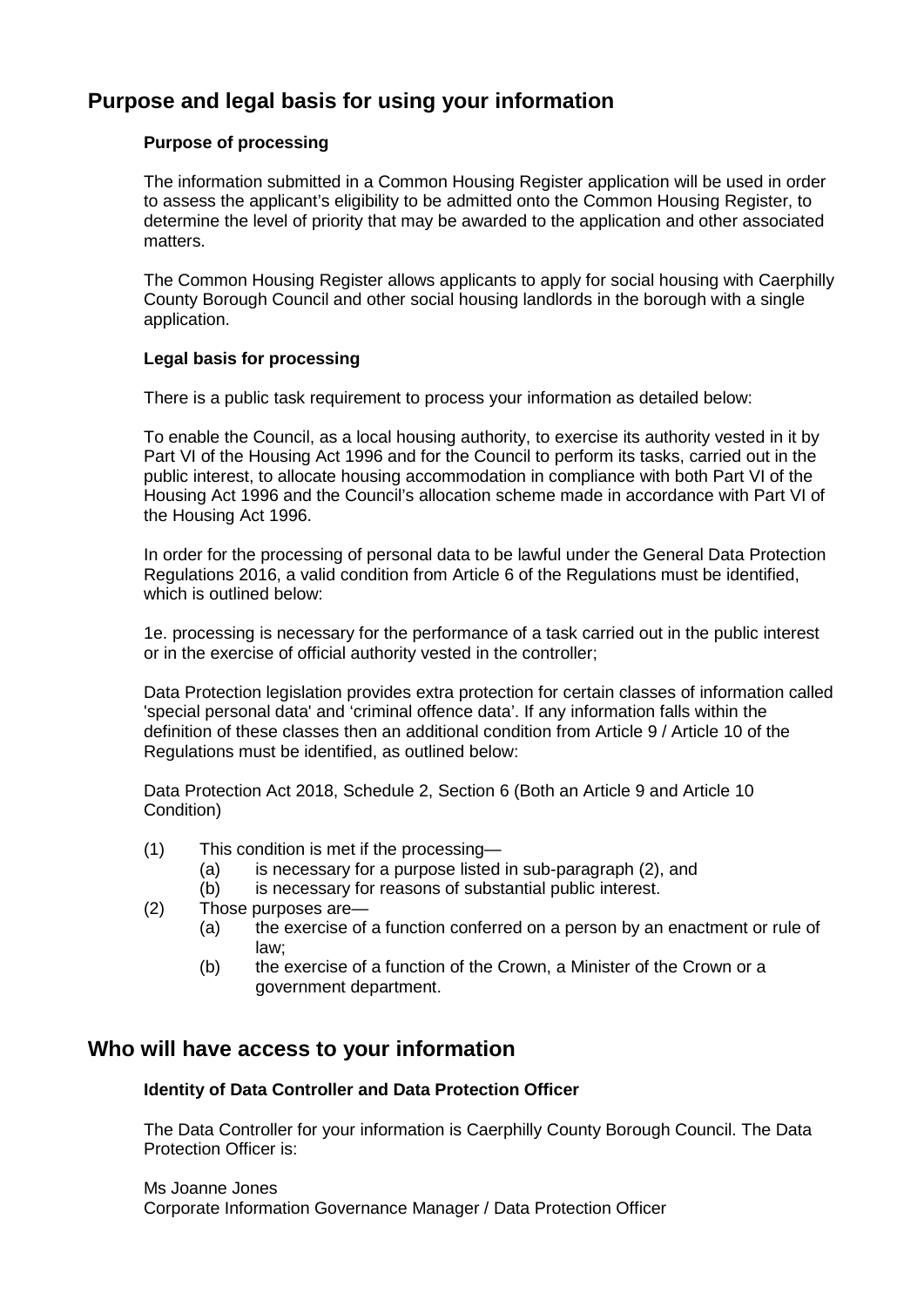Email: dataprotection@caerphilly.gov.uk Tel: 01443 864322

Other Data Controllers such as other social housing providers that operate within the borough may also be responsible for your information, depending on the specific circumstances. Please contact the service area detailed at the top of this document for further information.

#### **Details of main users of your information**

The main user of your information within Caerphilly County Borough Council will be Common Housing Register Assessment Team, whose contact details are located at the top of this document.

Based on the applicant's choices when completing the Common Housing Register application, information submitted will also be processed by other social housing providers that operate within the borough.

#### **Details of any sharing of your information within Caerphilly County Borough Council**

In order to assess the application and to ensure the accuracy of the information submitted, Caerphilly County Borough Council's Common Housing Register Assessment Team and/or other social housing providers may request information from and pass information to other bodies, such as other departments within the Caerphilly County Borough Council. This may include sharing information with the Housing Benefits team in order to verify the details of children named on the application.

Any information on the Common Housing Register application that relates to private sector landlords, managing agents or privately rented properties may be shared with Caerphilly County Borough Council's Private Sector Housing service, for the following purposes:

- To investigate and if necessary take action against landlords and agents that are not registered, as required by the Housing (Wales) Act 2014. The Private Sector Housing service may share this information with Rent Smart Wales.
- To investigate and if necessary take action against landlords of properties that are in poor repair under various legislation.
- To investigate and if necessary take action against landlords of houses of multiple occupancy (HMO) that are unlicensed and/or do not meet required HMO standards under various legislation.

Caerphilly County Borough Council may share the information provided on the Common Housing Register application with its homelessness team or other local authority homelessness team to prevent or alleviate homelessness.

#### **Details of any sharing of your information with other organisations**

In order to assess the application and to ensure the accuracy of the information submitted, Caerphilly County Borough Council's Housing Allocations and Advice team and/or other social housing providers may request information from and pass information to other bodies, such as but not limited to: housing associations; the police and other emergency services; the probation and prison services; local health professionals and GP's; Social security agencies; the Benefits Agency; the Driver & Vehicle Licensing Agency; former landlord(s); the applicant's solicitor(s); the applicant's mortgage provider; utility providers; the Land Registry; the Welsh Government; voluntary sector support agencies and contractors. Outside of England and Wales the equivalent agency may be contacted.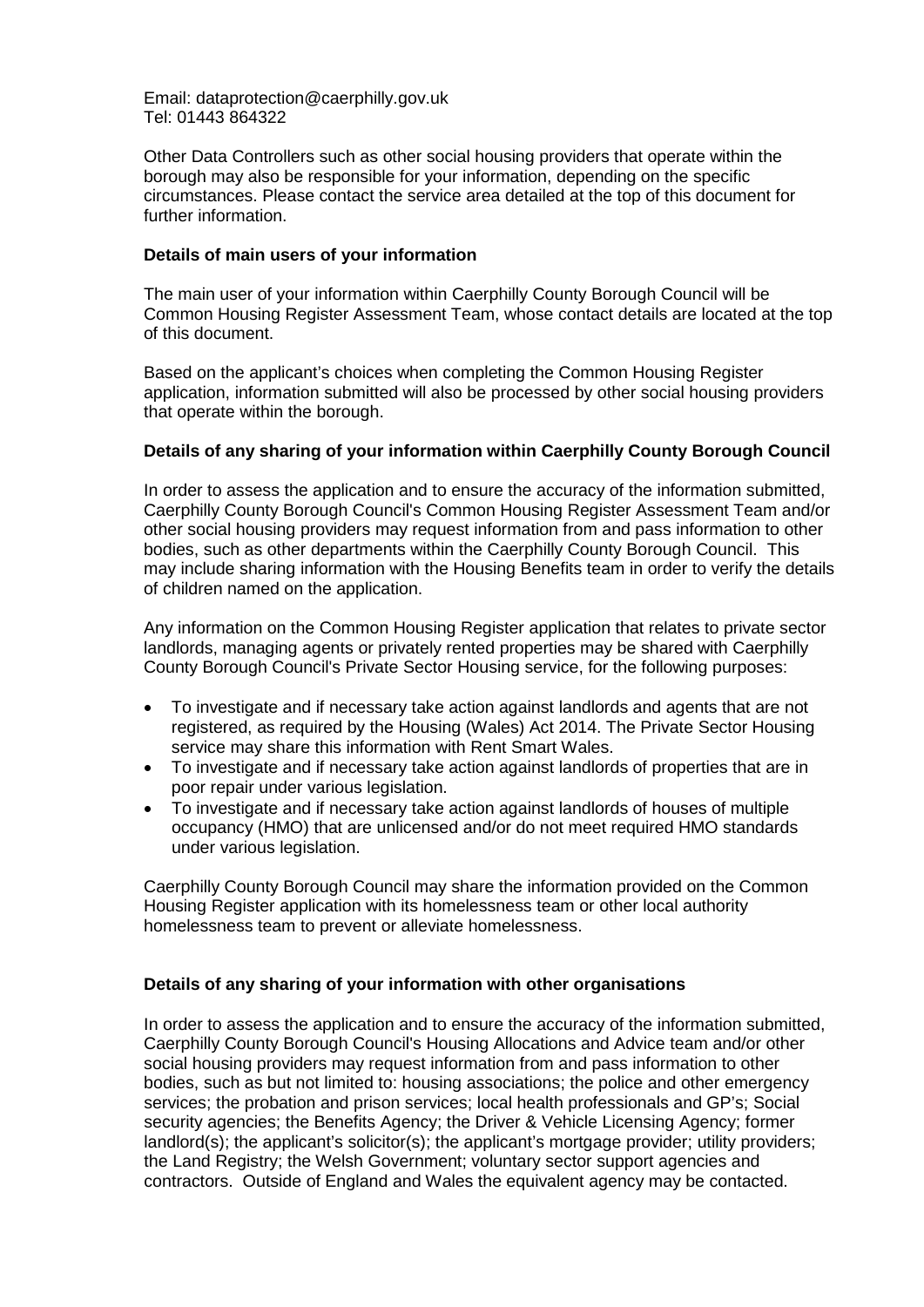Caerphilly County Borough Council has a legal responsibility to protect public funds. We may use the information submitted to prevent and detect fraud and may also request information from and pass information to other organisations that handle public funds.

#### **Requests for information**

All recorded information held by Caerphilly County Borough Council may be subject to requests under the Freedom of Information Act 2000, Environmental Information Regulations 2004 and the Data Protection Act 1998.

If the information you provide is subject to such a request, where possible Caerphilly County Borough Council will consult with you on its release. If you object to the release of your information we will withhold your information if the relevant legislation allows.

### **How long will we retain your information**

#### **Details of retention period**

How long Caerphilly County Borough Council retains information is determined through statutory requirements or best practice.

The information we hold on the Common Housing Register application including any associated documents, will generally be kept for 7 years. However, the information will be kept longer if your housing application is still active or the applicants support case remains open.

## **Automated decision making / profiling**

Information submitted to Caerphilly County Borough Council will be used in order to assess an applicant's eligibility to be admitted onto the Common Housing Register, to determine the level of priority that may be awarded to the application and other associated matters. This process contains elements of automatic decision making.

This means that the Common Housing Register software will allocate a housing needs category, depending on the applicant's answers to the questions/information provided. A trained Assessment Officer will review all information submitted / outcome to ensure that categories awarded are appropriate.

Those applicants assessed as having the greatest need will normally be afforded the highest priority in relation to suitable social housing that becomes available.

Further information on the Common Allocation Policy for Caerphilly County Borough can be obtained from our website:

[www.caerphilly.gov.uk/My-Council/Strategies,-plans-and-policies/Housing/Common-](http://www.caerphilly.gov.uk/My-Council/Strategies,-plans-and-policies/Housing/Common-Allocation-Policy)[Allocation-Policy](http://www.caerphilly.gov.uk/My-Council/Strategies,-plans-and-policies/Housing/Common-Allocation-Policy)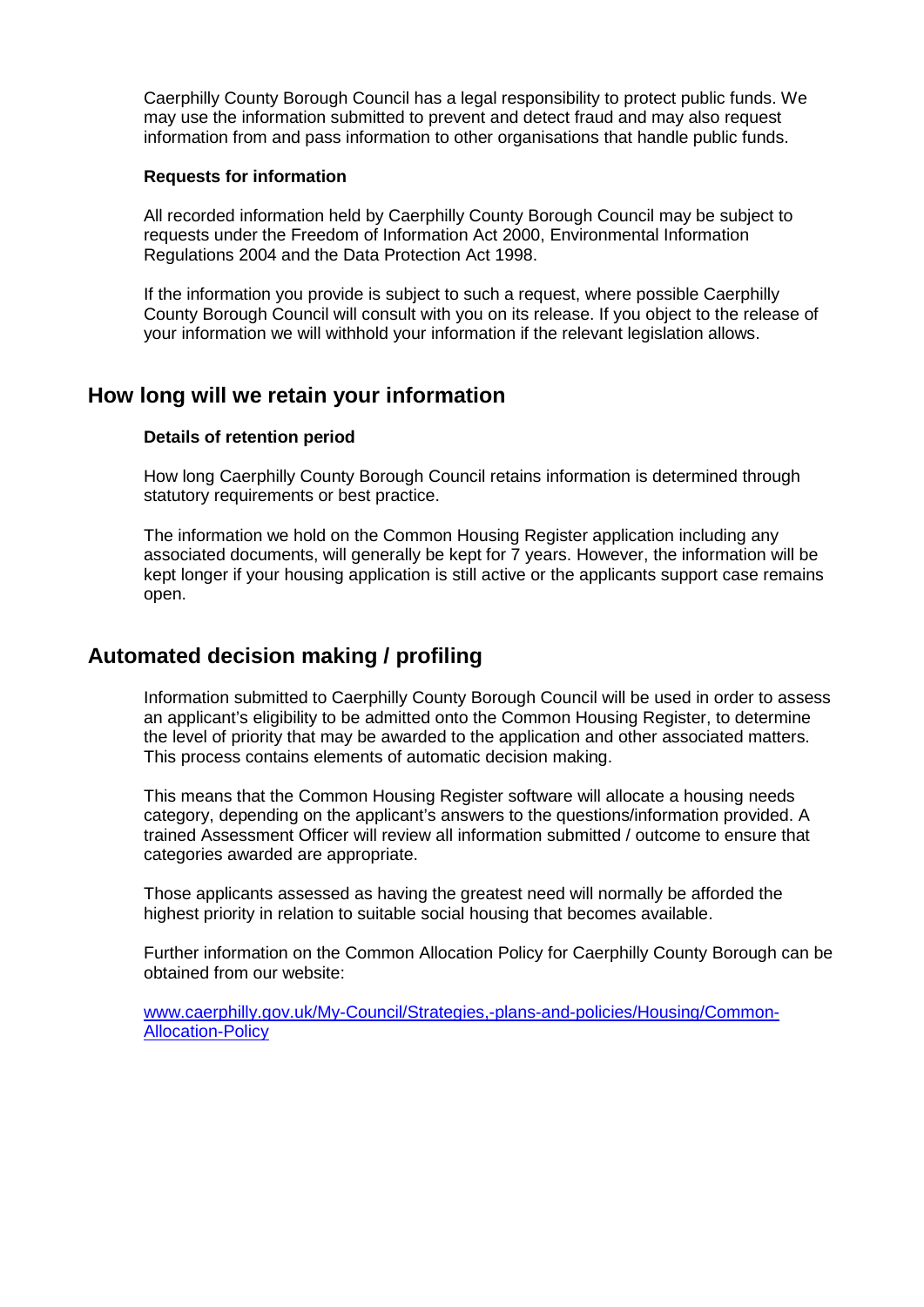## **Your Rights (Inc Complaints Procedure)**

#### **Your rights under the Data Protection Act 1998**

Data Protection gives data subjects (those who the information is about) a number of rights:

- The right of subject access Application forms for this process are available on our website: [SAR Form](http://www.caerphilly.gov.uk/CaerphillyDocs/Council-and-democracy/sar_form.aspx)
- The right to be informed
- The right of rectification
- The right to erasure
- The right to restrict processing
- The right to object
- The right to data portability
- Rights in relation to automated decision making and profiling.

Further information on your rights is available from: [www.ico.org.uk](http://www.ico.org.uk/)

To enact your rights please contact the service area detailed on the top of this form.

#### **Complaints Procedure**

If you are unhappy with the way that Caerphilly County Borough Council is handling your data, you have the right of complaint. Please contact the service area detailed at the top of this document outlining your issues.

If you remain unhappy you also have a right of complaint to the Information Commissioner's Office. Please follow this link for further information on the complaints process:

[www.caerphilly.gov.uk/My-Council/Data-protection-and-freedom-of-information/Questions](http://www.caerphilly.gov.uk/My-Council/Data-protection-and-freedom-of-information/Questions-and-complaints)[and-complaints](http://www.caerphilly.gov.uk/My-Council/Data-protection-and-freedom-of-information/Questions-and-complaints)